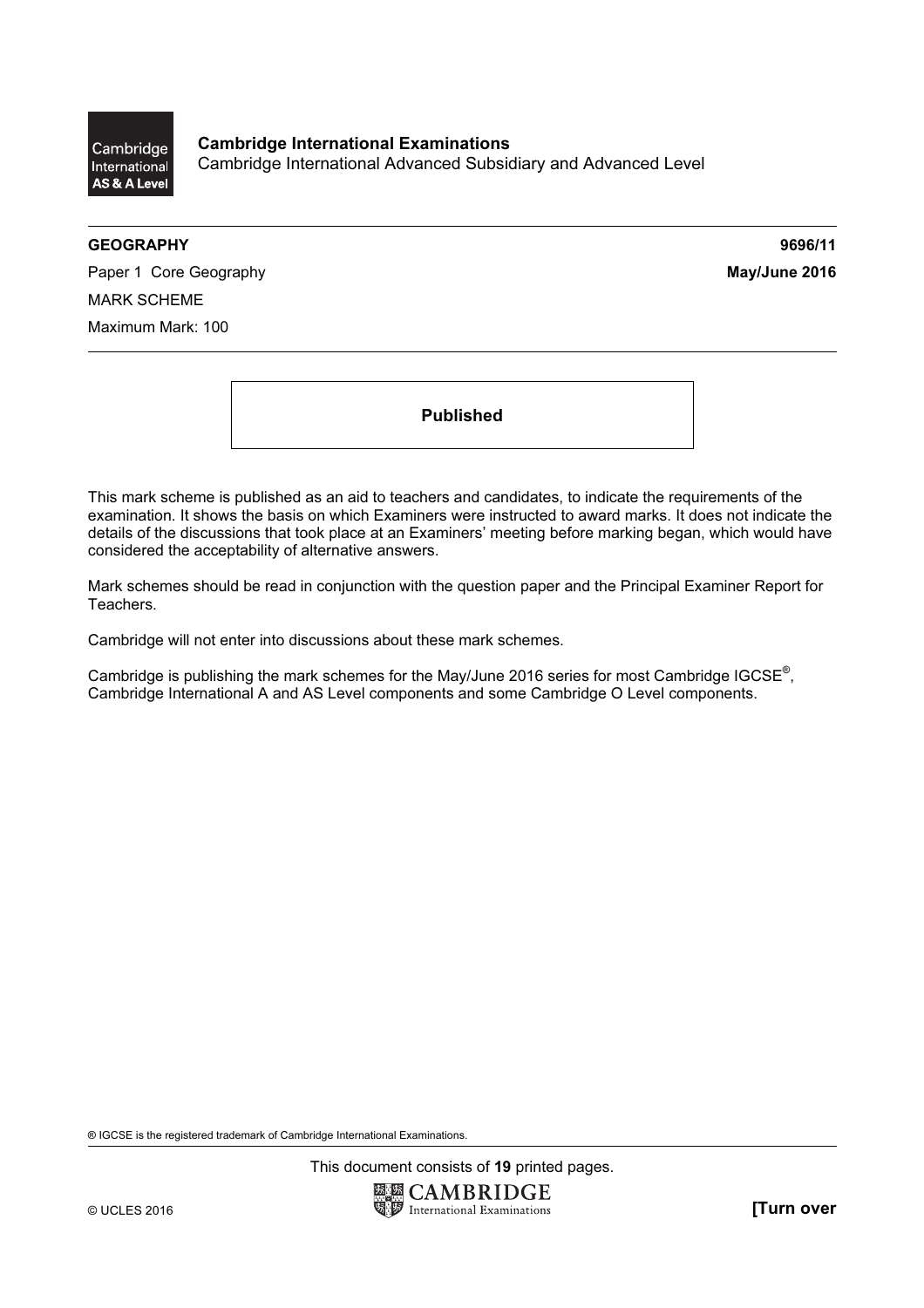| Page 2 | <b>Mark Scheme</b>                                 | Syllabus | Paper |
|--------|----------------------------------------------------|----------|-------|
|        | Cambridge International AS/A Level - May/June 2016 | 9696     |       |

# Section A

# Answer five questions from this section. All questions carry 10 marks.

### Hydrology and fluvial geomorphology

### 1 Photograph A shows a meander.

- (a) Using Photograph A name the feature labelled:
	- (i)  $X$ ; River cliff  $\qquad \qquad$  [1]
	-

(ii) Y. Slip off slope / point bar [1]

## (b) With the aid of a diagram, explain how the meander shown in Photograph A may have been formed. [5]

The better answers will refer to pool and riffle sequence. The different characteristics lead to the fastest flow swinging from one side of the channel to the other. The pools, being an area of less frictional resistance, is a place where erosion takes place. The pool is deepened and widened. The riffle is an area where the energy is dissipated and thus an area normally of deposition. Helicoidal flow is initiated which is a secondary flow on the surface but returning to the other bank at depth which increases the sinuosity of the stream. The helicoidal flow allows the material to be eroded from the outside of the bend and deposited on the inside of the next bend. Little credit should be given for a diagram which shows a corkscrew running down the centre of the channel.

Max 3 without a diagram.

## (c) Describe the changes over time that are likely to occur at line Z on Photograph A. [3]

The candidate should note that both end points of the line are at a place of erosion within the river, being on the inside of the meander. Continued erosion would bring both points closer together. Therefore, the candidate needs to refer to line Z shortening (or the "neck" of the meander becoming thinner) and eventually creating the new cut off thus abandoning the part of the channel in the foreground of the picture. The cut off often occurs following several periods of high flow, even with overbank flow. This creates a new straight channel and the previous bend becomes silted up and forms an oxbow lake. A description which uses diagrams should be credited.

Suggest 1 mark for the shortening, 1 mark for the eventual cut off and 1 mark for the creation on an oxbow lake.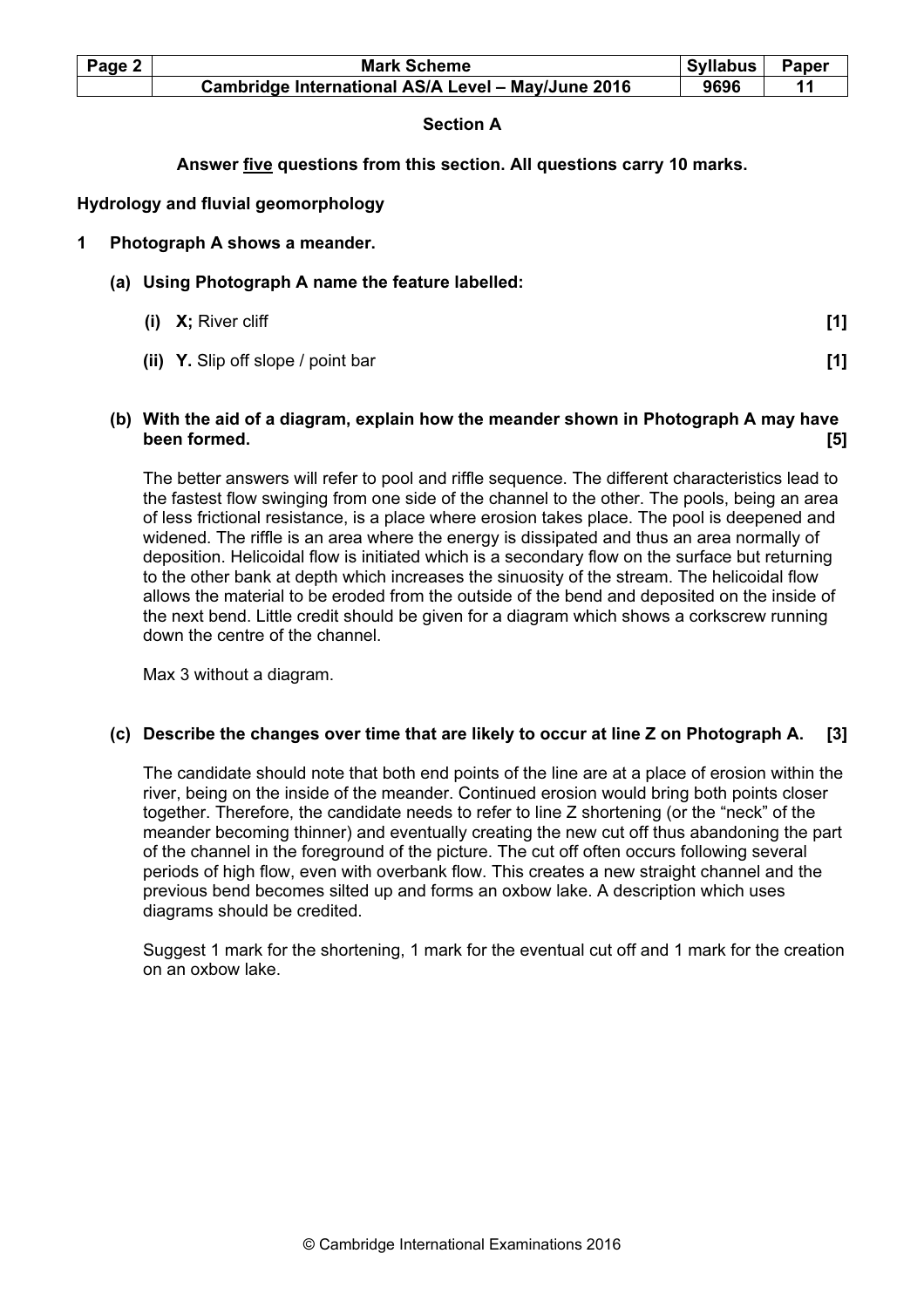| Page 3 | <b>Mark Scheme</b>                                 | <b>Syllabus</b> | Paper |
|--------|----------------------------------------------------|-----------------|-------|
|        | Cambridge International AS/A Level - May/June 2016 | 9696            |       |

### Atmosphere and weather

- 2 Fig. 1 shows the global surface air pressure (mb) for one month.
	- (a) State the pressure at:

| (i) A; $1017$ (mb)         | [1] |
|----------------------------|-----|
| (ii) <b>B.</b> $1008$ (mb) |     |

# (b) State whether Fig. 1 shows the global surface air pressure (mb) for January or July. Give one reason for your answer. **Example 20** and the set of the set of the set of the set of the set of the set o

Fig. 1 is for January (1 mark). Various reasons can be given, such as the high pressure over the North Pole because of the decreased amount of sunlight (day light hours). Or reference to the high pressure zone over Asia. (Two marks for explanation of the reason). Evidence from the southern hemisphere is also relevant, such as low pressure over southern Africa and northern Australia indicating the ITCZ is south of the equator.

# (c) Explain how the variation in surface air pressure contributes to the transfer of global energy. [5]

The key understanding is that this variation results in horizontal transfer of energy as air moves from areas of high pressure towards areas of low pressure. On a global scale these differences can be explained through the tricellular model. A typical cross sectional drawing of the tricellular model, or a drawing explaining this transfer of air from areas of high pressure to areas of lower pressure helps support this explanation. The best answers will identify that the transfer mechanism may be wind as a result of pressure differences, though the energy transferred is in the form of heat – and thus reference to tropical / polar areas should be credited when there is the appreciation that heat is transferred in this process.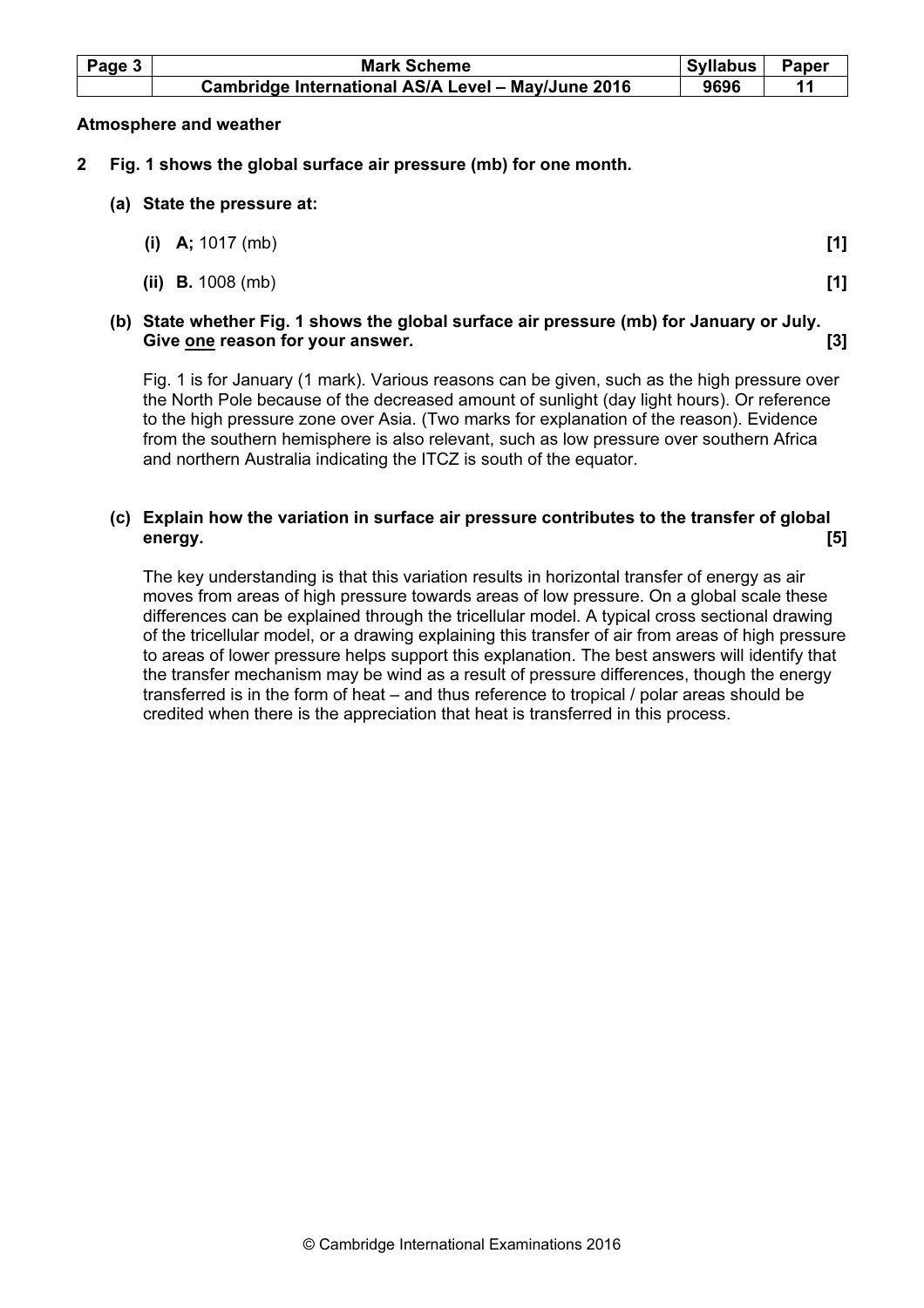| Page 4 | <b>Mark Scheme</b>                                                                                 | <b>Syllabus</b> | Paper |
|--------|----------------------------------------------------------------------------------------------------|-----------------|-------|
|        | Cambridge International AS/A Level - May/June 2016                                                 | 9696            | 11    |
|        | <b>Rocks and weathering</b>                                                                        |                 |       |
| 3      | Fig. 2 shows the dominant type of weathering in different climates.                                |                 |       |
|        | (a) Using Fig. 2, state:                                                                           |                 |       |
| (i)    | the dominant type of weathering which occurs at 20 °C and 1000 mm rainfall;                        |                 |       |
|        | Moderate chemical weathering                                                                       |                 | [1]   |
|        | (ii) the lowest temperature at which strong chemical weathering is dominant;                       |                 |       |
|        | $7/8$ °C                                                                                           |                 | [1]   |
| (iii)  | the range of temperature over which moderate chemical weathering with frost<br>action is dominant. |                 |       |
|        | 12 °C / 13 °C to -2 °C / -3 °C, if one correct then 1 mark. If range 14/15 or 16 then 2<br>marks.  |                 | [2]   |
|        |                                                                                                    |                 |       |

# In general, at warmer temperatures, chemical reactions are faster. The graph shows that chemical weathering is most dominant at temperatures greater than 10 °C. Below 0 °C chemical weathering is hardly present, as the colder conditions slow down the chemical reactions. Physical weathering is more dominant in these lower temperatures, for example because of where water may freeze and expand in volume but requires fluctuations in

(b) Explain how temperature influences weathering. [6]

The answer must address different weathering processes.

requires fluctuations.

There needs to be some reference to specific weathering processes and both physical and chemical processes need to be mentioned for full marks. Suggest a 3/3, 4/2 or 2/4 split.

temperature. Physical weathering also occurs under high temperatures (insolation) but again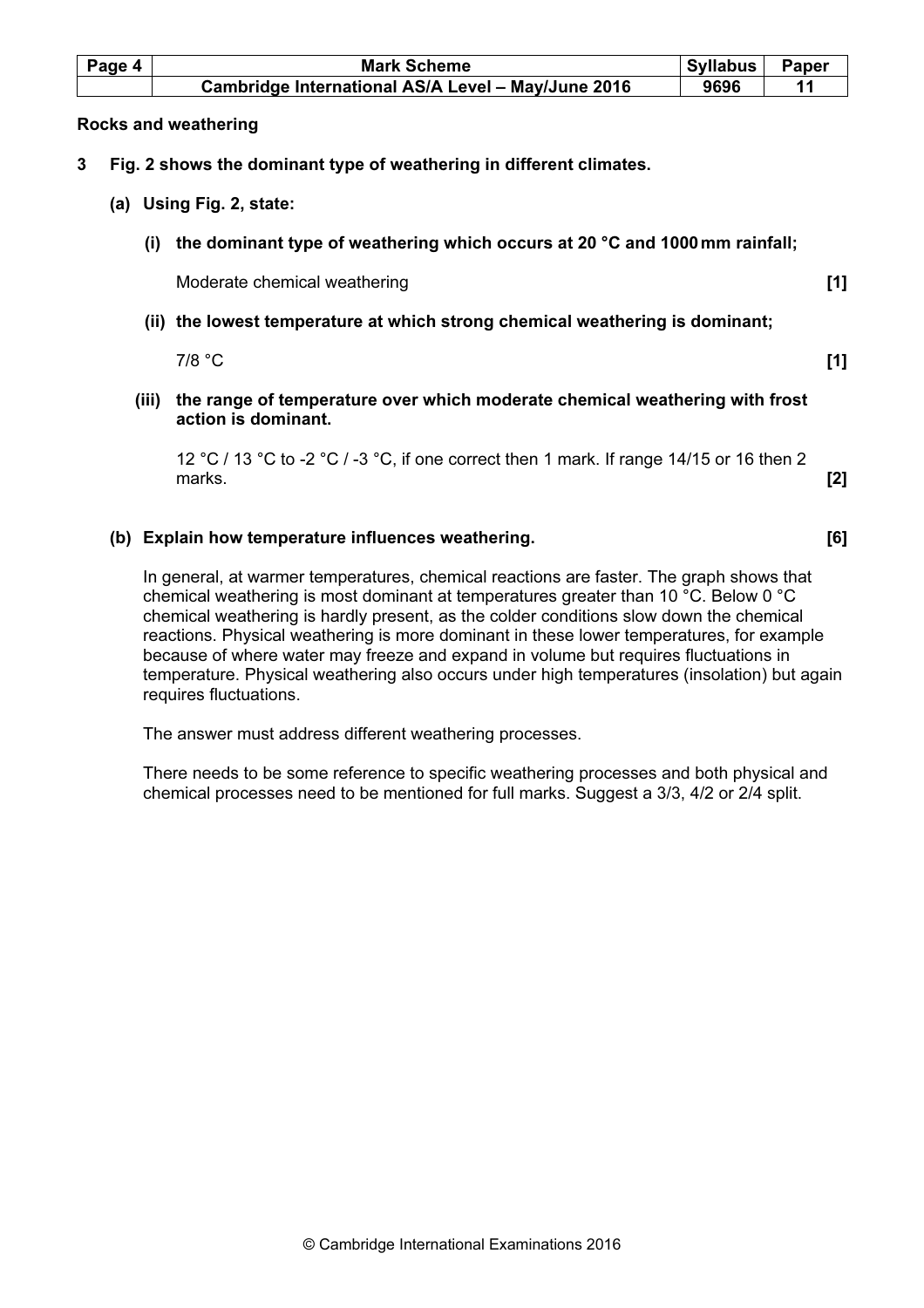| Page 5 | <b>Mark Scheme</b>                                 | Syllabus | Paper |
|--------|----------------------------------------------------|----------|-------|
|        | Cambridge International AS/A Level - May/June 2016 | 9696     |       |

## Population

# 4 Table 1 shows birth rate and population growth rate for selected countries in 2014.

 (a) (i) Describe the relationship, shown in Table 1, between birth rate and population growth rate. [2] **growth** rate.

As birth rate falls so does population growth – 1 mark. Also accept positive relationship. Other mark for development such as quoting data, pointing out anomaly or indicating the relationship is weaker with lower birth rates. South Africa is the obvious anomaly but there are other, more subtle, anomalies, such as Brazil/Canada, that are creditable.

# (ii) Name the country that does not fit the relationship described in  $(i)$ . [1]

South Africa

## (b) Suggest why there is a relationship between birth rate and population growth rate. [2]

The basic answer is that birth rate is an important input into population growth – max 1. Additional mark for further development such as relating its importance to the other inputs of death rate and net migration.

## (c) Explain why the birth rate is decreasing in many countries. [5]

Explanation could include:

- Demographic factors such as an ageing population
- Economic factors such as higher incomes so less need for large families
- Social factors such as more women prefer to have a career than stay at home and look after children
- Cultural factors such as the decline in the need to have many children as a status symbol
- Political factors such as governments supplying free birth control.

Mark per valid reason up to max 5 or fewer reasons but with more detail such as examples.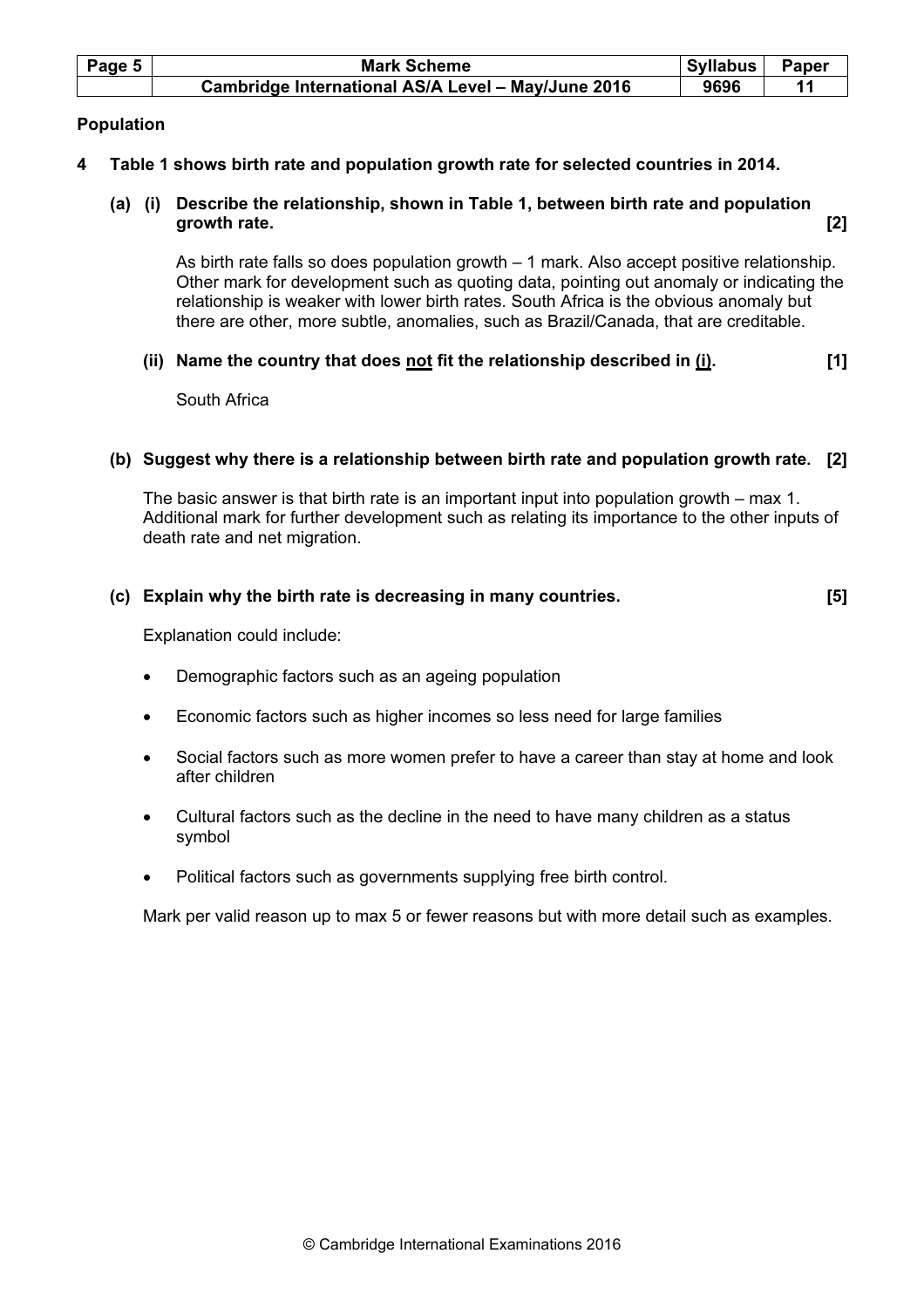| Page 6 | <b>Mark Scheme</b>                                 | Syllabus | Paper |
|--------|----------------------------------------------------|----------|-------|
|        | Cambridge International AS/A Level - May/June 2016 | 9696     |       |

### Migration / Settlement dynamics

- 5 Fig. 3 shows the migration between an urban area and a rural area in 1970 and 2012.
	- (a) (i) Using Fig. 3, describe how migration changes from 1970 to 2012. [3]

In 1970 the movement was mainly into the urban area but by 2012 it had reversed with more moving to the rural area – 2 marks.

Additional mark for indicating the scale of this movement by quoting realistic figures.

## (ii) Suggest two reasons for the changes you described in  $(i)$ . [2]

- Physical reasons such as pollution
- Demographic such as an ageing urban population leading to retirement to rural areas
- Economic reasons such as a decline in urban based jobs, improved transport into the rural area, cheaper housing
- Social reasons such as better quality of life in rural areas
- Political reasons such as governments investing more heavily in rural areas.

1 mark for each appropriate point.

### (b) Explain some of the effects of urban-rural migration. [5]

Urban-rural migration will have an impact on:

- The environment e.g. loss of 'wild areas'
- The increased population such as influx of retirees
- The economy such as new job opportunities created
- Social life and culture.

Effects may vary over time, depend on nature of the migrants and the type of rural area.

Effects can be positive or negative and candidates are at liberty to look at the impact on both source and destination areas.

Mark per valid reason up to max 5 or fewer reasons but with more detail such as examples.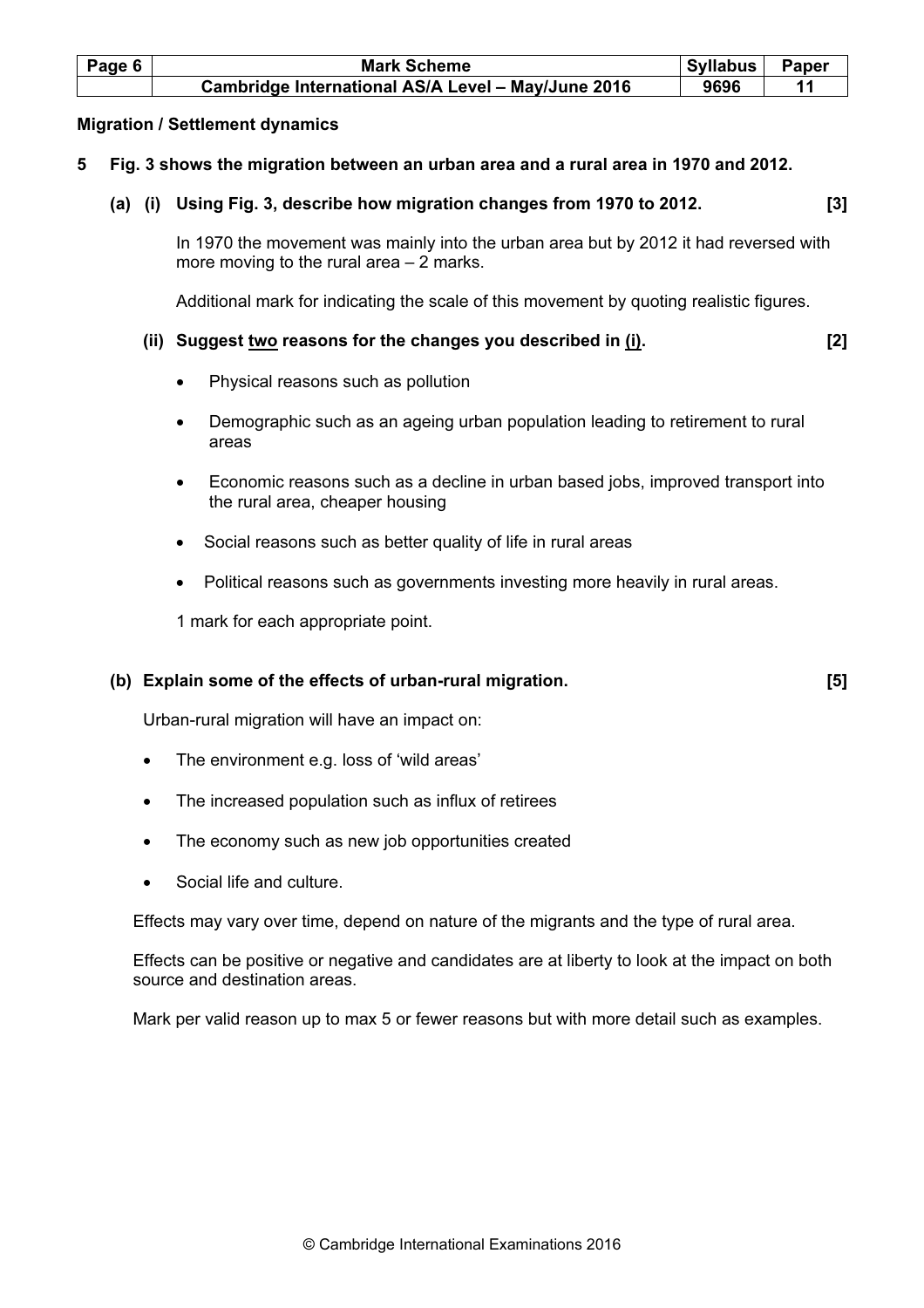| Page 7 | <b>Mark Scheme</b>                                 | Syllabus | Paper |
|--------|----------------------------------------------------|----------|-------|
|        | Cambridge International AS/A Level - May/June 2016 | 9696     |       |

### Settlement dynamics

- 6 Fig. 4 shows the bid-rent for three urban land uses.
	- (a) (i) Name the land use shown in Fig. 4 which is found at X.

Industrial [1]

# (ii) Compare the bid-rent lines for commercial land use and residential land use. [2]

The commercial bid-rent line is steeper than the residential – 1 mark.

The residential line does not cut the horizontal  $(x)$  axis unlike the commercial – 1 mark.

Or credit if consider height up Y axis.

## (b) Suggest two factors, other than bid-rent, that influence the location of industrial zones in urban areas. [2]

The syllabus refers to competition and planning that influence the location of activities and their zonation in urban areas.

Other factors could include:

- Physical factors such as flat land and good drainage, raw material supplies, available space
- Economic factors such as transport networks, nearby market, labour supplies and capital investment
- Social and cultural factors including inertia and reputation
- Political factors such as the role of the government e.g. Export Processing Zones

1 mark per appropriate factor.

consider the role of:

# (c) Explain why a location in the Central Business District (CBD) is attractive to retailing.

 $[5]$ This can be answered by either looking at a variety of individual retailing types and explaining the attraction for each one or taking it as a whole. In either case answers may

- Profit maximisation location due to accessibility and high demand
- Ease of accessing skilled or cheap labour as central location
- Reputation and status of central location
- Linkages between activities such as comparison and complementarity

Mark per valid reason up to max 5 or fewer reasons but with more detail such as examples.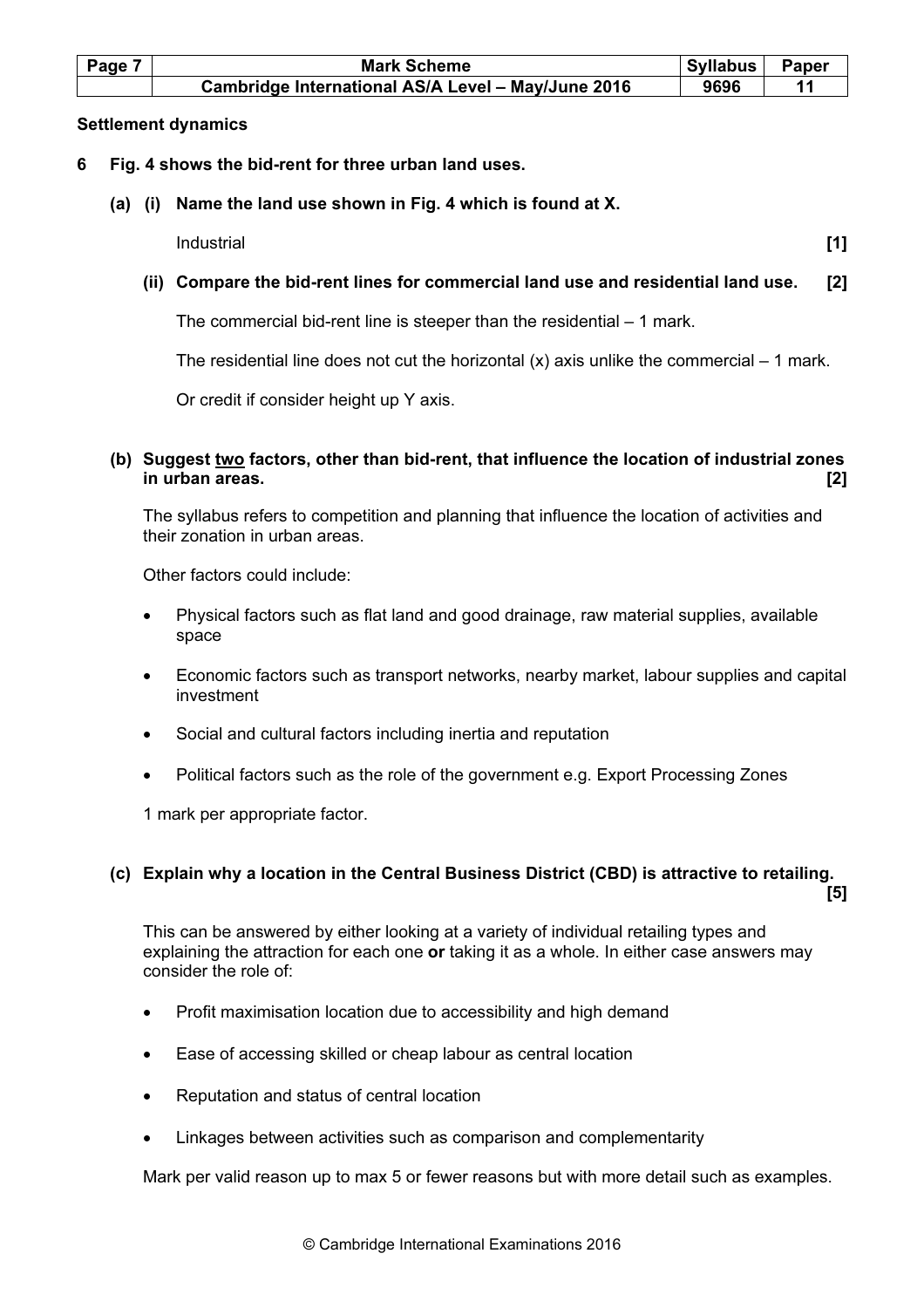| Page 8 | <b>Mark Scheme</b>                                 | Syllabus | Paper |
|--------|----------------------------------------------------|----------|-------|
|        | Cambridge International AS/A Level - May/June 2016 | 9696     |       |

## Section B: The Physical Core

### Answer one question from this section. All questions carry 25 marks.

### Hydrology and fluvial geomorphology

### 7 (a) (i) Define the hydrological terms percolation and infiltration. [4]

Percolation: the vertical (downward) movement of water (1 mark) through the soil and/or bedrock (1 mark)

Infiltration: the movement of water into the soil (1 mark) from the soil surface (1 mark).

### (ii) Explain what is meant by the term drainage density. The same state of  $[3]$

This is one indication of the character of a drainage basin. It is calculated by dividing the total length of all the channels in a drainage basin by the area of the drainage basin. It is perfectly possible to explain what it is meant without the precise definition. But there needs to be some reference to total length of tributaries (drainage channels) with respect to the size of the drainage basin. Referring to the number (amount) of channels could receive a little credit but should still be with reference to drainage basin size.

## (b) With the aid of diagrams, describe and explain two different patterns of flow that are found within rivers. [8]

A discussion of two of the three dominant patterns of flow stated within the syllabus may be given – laminar, turbulent and helicoidal. If laminar flow is chosen as one of the two types of flow, it must be appreciated that this is mainly a theoretical type of flow. The diagrams should show laminar flow arrows in parallel layers and direction.

Turbulent flow diagram should show the flow arrows to be more randomly located. Helicoidal flow can typically be drawn showing a movement from one bank to the other and possibly by a cross-section showing the surface movement and return flow at depth. Accept braiding and thalweg patterns as patterns of flow. The description can be found within the diagrams, with additional text to support.

Laminar flow is the least common, because of the properties of water. It is easily disrupted by the presence of particles within the water or on the river bed. In reality it is very uncommon.

Helicoidal flow is often cited as the reason for the development of meanders. Turbulent flow is the least regular, and may result in the localised direction of flow being contrary to the dominant direction of flow usually caused by bed roughness, boulders etc., Maximum 5 if only one flow described and fully explained. Maximum 5 if no diagram. Maximum 6 if clearly no explanation.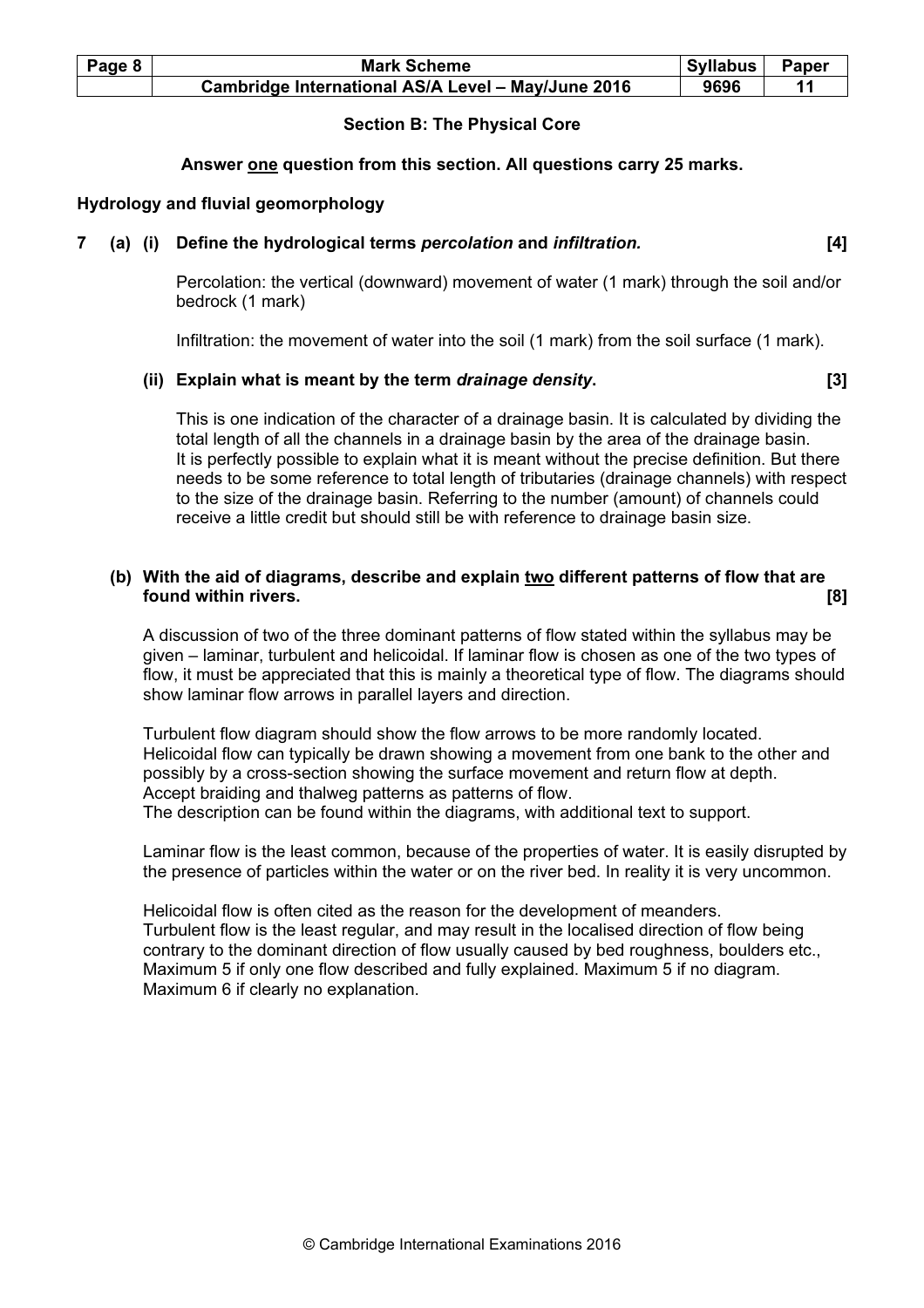| Page 9 | <b>Mark Scheme</b>                                 | <b>Syllabus</b> | Paper |
|--------|----------------------------------------------------|-----------------|-------|
|        | Cambridge International AS/A Level - May/June 2016 | 9696            |       |

### (c) Assess the extent to which floods are caused by human activity. [10]

The use of case study material is valuable here. Human activity, such as deforestation and urbanisation, can contribute to increased runoff and the cause of the flood, but it cannot be the sole reason for a flood. Natural factors include high precipitation amount and snow melt. Therefore, a discussion about the key causes of a flood is needed, and the degree to which human activity contributes to each cause. Human actions can also reduce the relative incidence of flooding by hard and soft engineering and catchment modification, but discussion of this is not necessary to achieve a mark in Level 3.

# Level 3

A detailed and well balanced answer that looks comprehensively at both sides and makes a well-exemplified evaluation. A range of factors are presented accurately. **[8-10]** 

## Level 2

 A less detailed and somewhat unbalanced attempt to assess the extent to which floods are caused by human activity. A range of factors are mentioned but may be lacking in detail and variety. There is a less balanced argument or the evaluation is limited. [5–7]

## Level 1

A basic answer with little attempt to evaluate and with little knowledge of a range of factors that may cause floods. Lists and basic description are characteristic of answers at this level.  $[1-4]$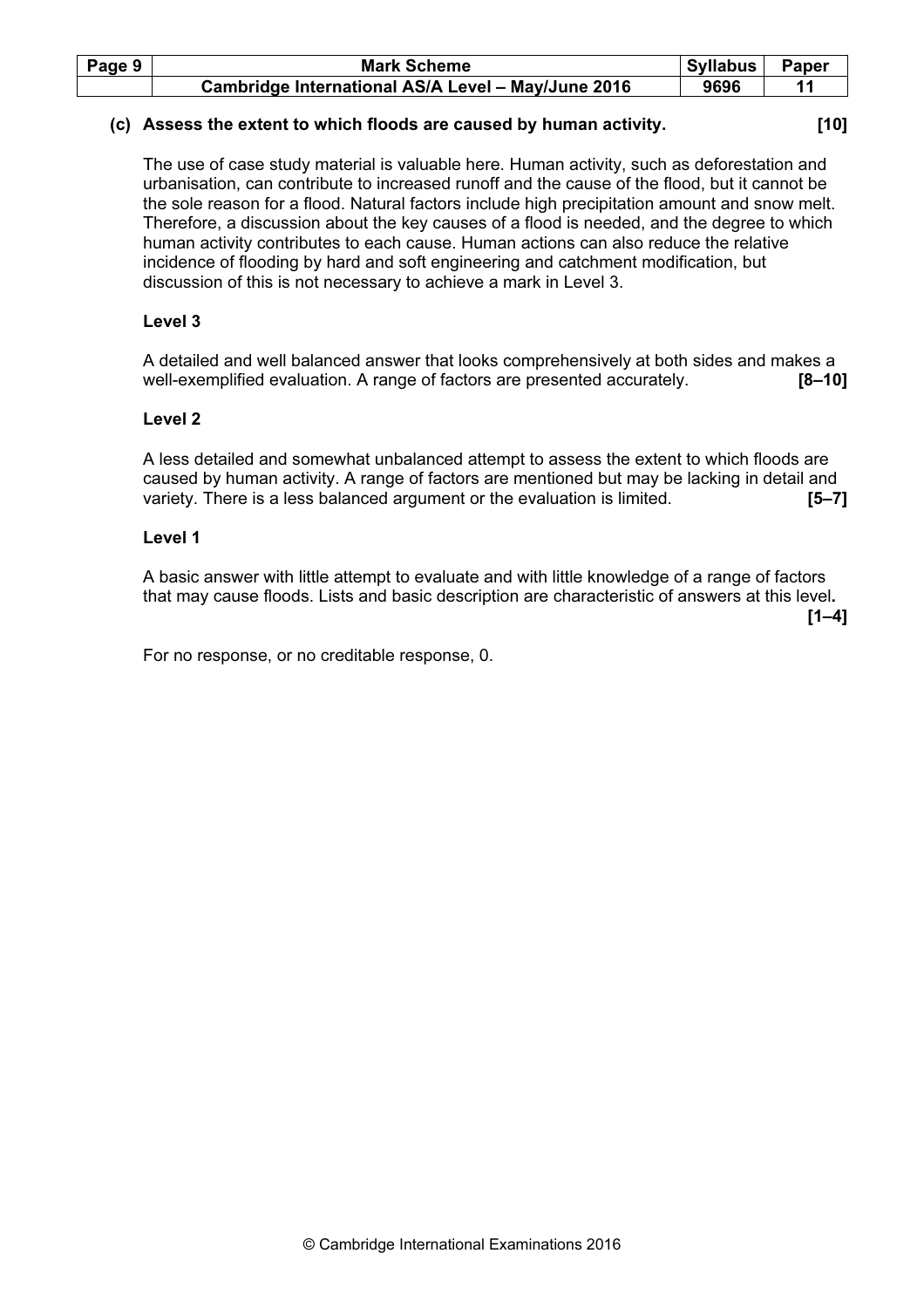| Page $10$ | <b>Mark Scheme</b>                                 | Syllabus | Paper |
|-----------|----------------------------------------------------|----------|-------|
|           | Cambridge International AS/A Level - May/June 2016 | 9696     |       |

### Atmosphere and weather

# 8 (a) (i) Define the atmospheric terms *latent heat* and evaporation. [4]

Latent heat is the amount of heat energy needed (1 mark) to change the substance from say a liquid to a gas (1 mark) or the heat released (1 mark) when a gas condenses into a liquid (1 mark).

Evaporation is the process of a change of state from a liquid to a gas (1 mark) by heat (1 mark).

### (ii) Explain <u>one</u> way a temperature inversion forms. [3]

There should be a statement as to what it is at the beginning.

Reference could be made either to low level temperature inversions – where colder air is overlaid by warmer air from the rapid cooling of the ground – or high level temperature inversions. A discussion of radiation could be presented. (Rapid cooling of a valley floor at night and anticyclonic conditions. The air above is warmer and moist). Frontal temperature inversions are also valid as is advection.

### (b) With the aid of diagrams, explain how convection and orographic uplift can lead to precipitation. [8] **precipitation** and the contract of the contract of the contract of the contract of the contract of the contract of the contract of the contract of the contract of the contract of the contract of the con

Orographic uplift of air is most likely to create orographic rainfall if the air is moist and close to saturation point. A diagram showing the passage of air over a mountainous region and the correct placement of rainfall is worthy of credit.

An advanced discussion may develop the concept of lapse rates and explain that as air is forced to rise, dew point could be reached thus changing DALR to SALR and instability could occur should the temperature of the uplifted air be greater than the temperature of the surrounding air.

Convection in the atmosphere refers to the heating of low level air, resulting in the warmer air rising and being replaced by cooler air. This rising air, if sufficiently moist, can lead to condensation and thus precipitation.

Maximum of 5 marks without diagrams. Maximum 5 marks if only one process is explained.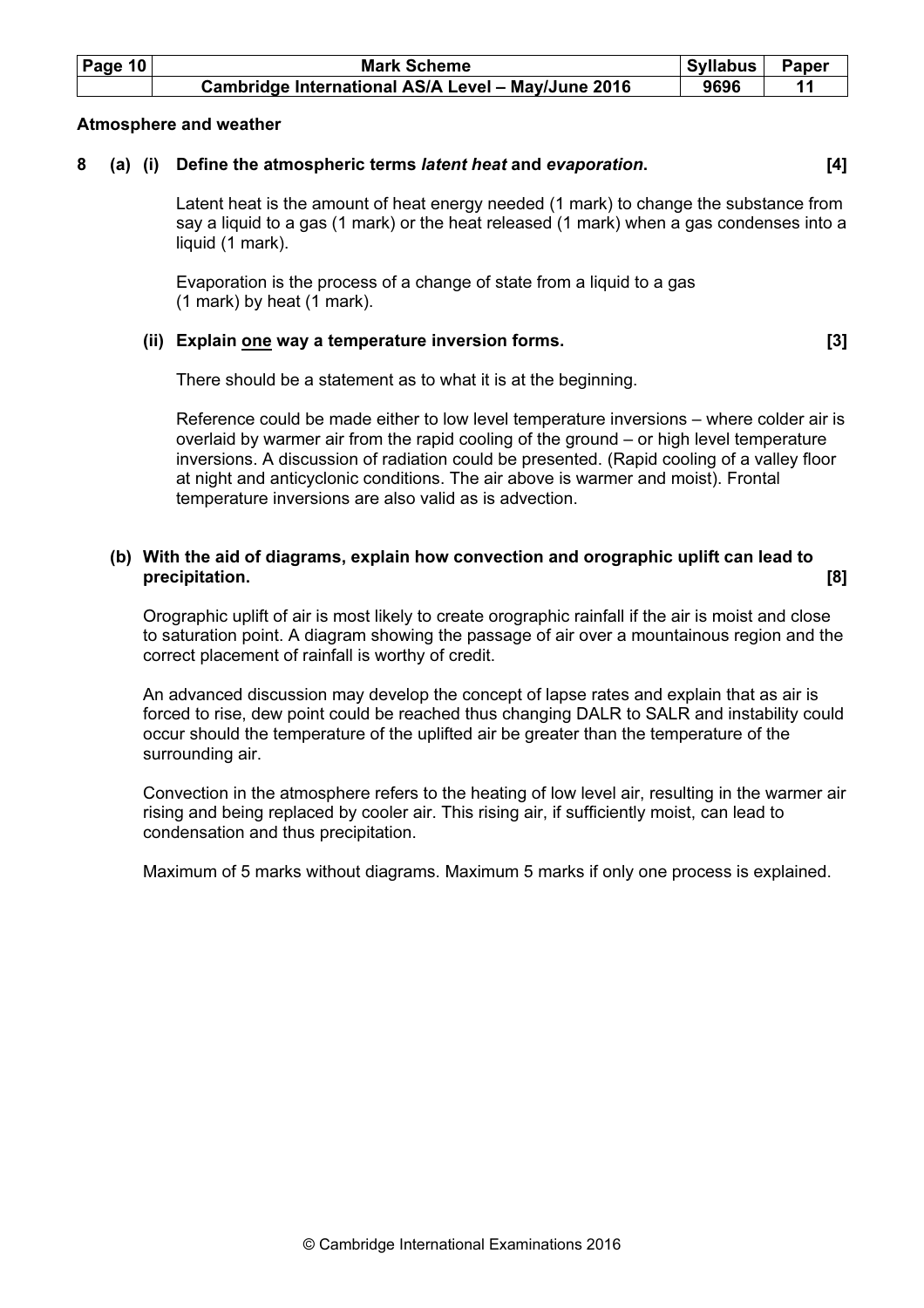| Page $11$ | <b>Mark Scheme</b>                                 | Syllabus | Paper |
|-----------|----------------------------------------------------|----------|-------|
|           | Cambridge International AS/A Level - May/June 2016 | 9696     |       |

## (c) To what extent does the distribution of land and sea affect the global distribution of temperature? [10]

Energy is absorbed and radiated differently depending on the surface upon which it falls. The sea has a higher specific heat capacity and is capable of transmitting heat more deeply. Therefore, the sea requires more energy to raise its temperature when compared to an equivalent mass of land. The argument could be presented that this distribution may affect the range of temperatures seen. The candidate needs to discuss other factors which affect the global distribution of temperature, such as ocean currents, height above sea level, prevailing wind, latitude and angle of the sun.

## Level 3

 A detailed and well balanced answer that looks comprehensively at the extent to which land and sea distribution influences the global distribution of temperature, and also the influence of other factors. The argument may be supported through examples and there is a clear evaluation. [8–10]

## Level 2

A less detailed and somewhat unbalanced attempt to assess the extent to which land and sea distribution influences global temperature. A range of other factors are mentioned but may be lacking in detail and variety. There is a less balanced argument and limited evaluation. [5–7]

## Level 1

A basic answer with little attempt to evaluate and with little knowledge of the range of factors which affect global temperature. The evaluation is limited or not present. Lists and basic description are characteristic of answers at this level. **[1–4] [1–4]**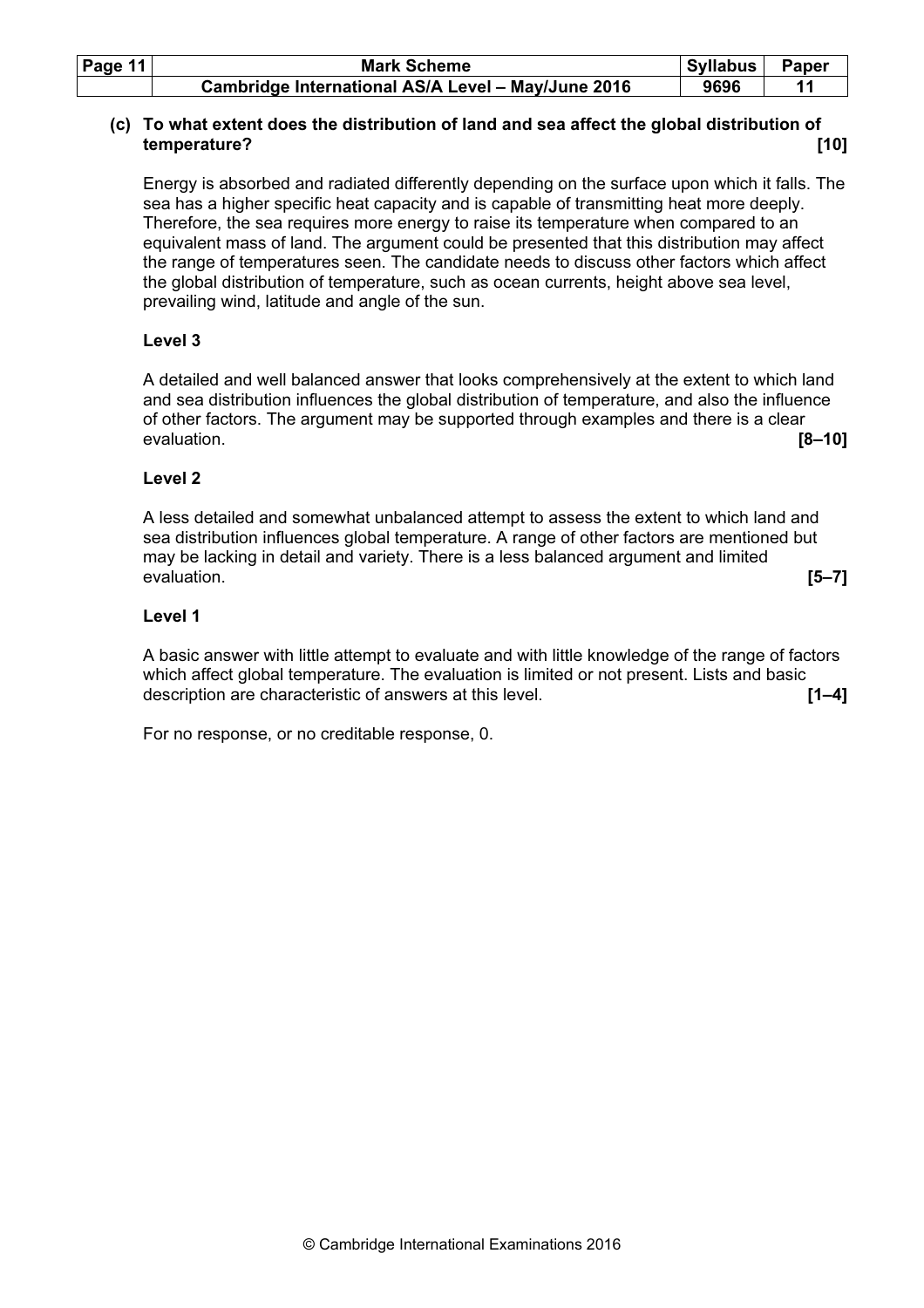| Page $12$ | <b>Mark Scheme</b>                                 | Syllabus | Paper |
|-----------|----------------------------------------------------|----------|-------|
|           | Cambridge International AS/A Level - May/June 2016 | 9696     |       |

### Rocks and weathering

# 9 (a) (i) Define the weathering terms *hydration* and *freeze-thaw*.  $[4]$

Hydration: the absorption of water by rock (1 mark), leading to expansion of the rock (1 mark).

Freeze-thaw: the physical weathering process of water freezing in cracks and/or pores, expanding by around 9% (1 mark) of its volume and thawing (1 mark).

### (ii) Briefly explain how organic action can weather rocks. [3]

Expect reference here to either chemical or physical weathering.

Chemical weathering: through chelation with humic acids from decomposing vegetation enabling decomposition. The term chelation is not necessary as there is debate over its action but the mention of humic acids is.

Physical weathering: by the action of roots in joints and cracks.

### (b) Explain the influence of rock type on the nature and rate of weathering. [8]

A clear explanation of the way rock type affects weathering is needed. Reference to actual rock types and the way it influences the rate of the weathering because of its structure and mineralogy is needed: for example, the blocky, jointed nature of limestone and its susceptibility to carbonation means a faster rate of weathering. The mineralogy of granite would be a good example for chemical weathering of feldspar by hydrolysis. For high marks both nature and rate must be analysed.

Maximum 6 if no link to rate.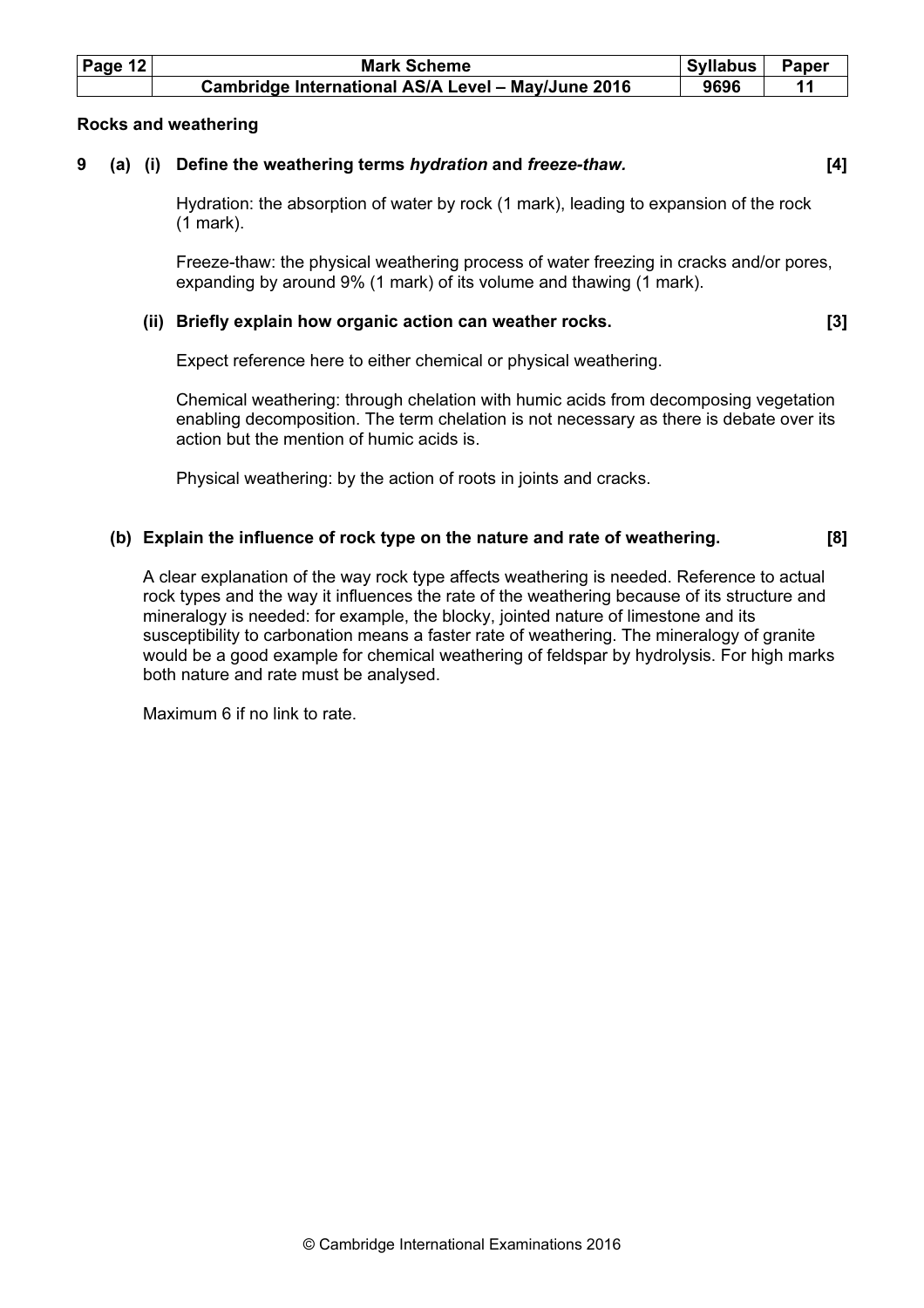| Page $13$ | <b>Mark Scheme</b>                                 | Syllabus | Paper |
|-----------|----------------------------------------------------|----------|-------|
|           | Cambridge International AS/A Level - May/June 2016 | 9696     |       |

## (c) Examine the significance of subduction in the formation of tectonic landforms. [10]

Good answers will probably start with a list of tectonic landforms – volcanoes and volcanic island arcs, deep ocean trenches, fold mountains, mid-oceanic ridges and perhaps rift valleys. This question allows for a discussion examining whether subduction is the key process when considering the formation of tectonic landforms. Clearly, it is important to understand subduction; however, there are other factors, such as the nature of the plates, which also determine the resultant tectonic landforms. Other higher-level answers may also reference the fact that some landforms are no longer located at plate boundaries.

### Level 3

A detailed and well-balanced answer that comprehensively describes the range of tectonic landforms and assesses the significance of subduction in the formation of those landforms. The evaluation is clear and examples enhance the answer. **[8–10]** [8–10]

### Level 2

A less detailed and somewhat unbalanced attempt to assess the role of subduction with an element of evaluation against other factors but may be lacking in detail. There is a less balanced argument and limited evaluation. **[5–7] [5–7]** 

### Level 1

A basic answer with little attempt to evaluate and with little knowledge of subduction and the range of tectonic landforms. There is a lack of balance to the argument and evaluation is limited. Lists and basic description are characteristic of answers at this level. [1–4]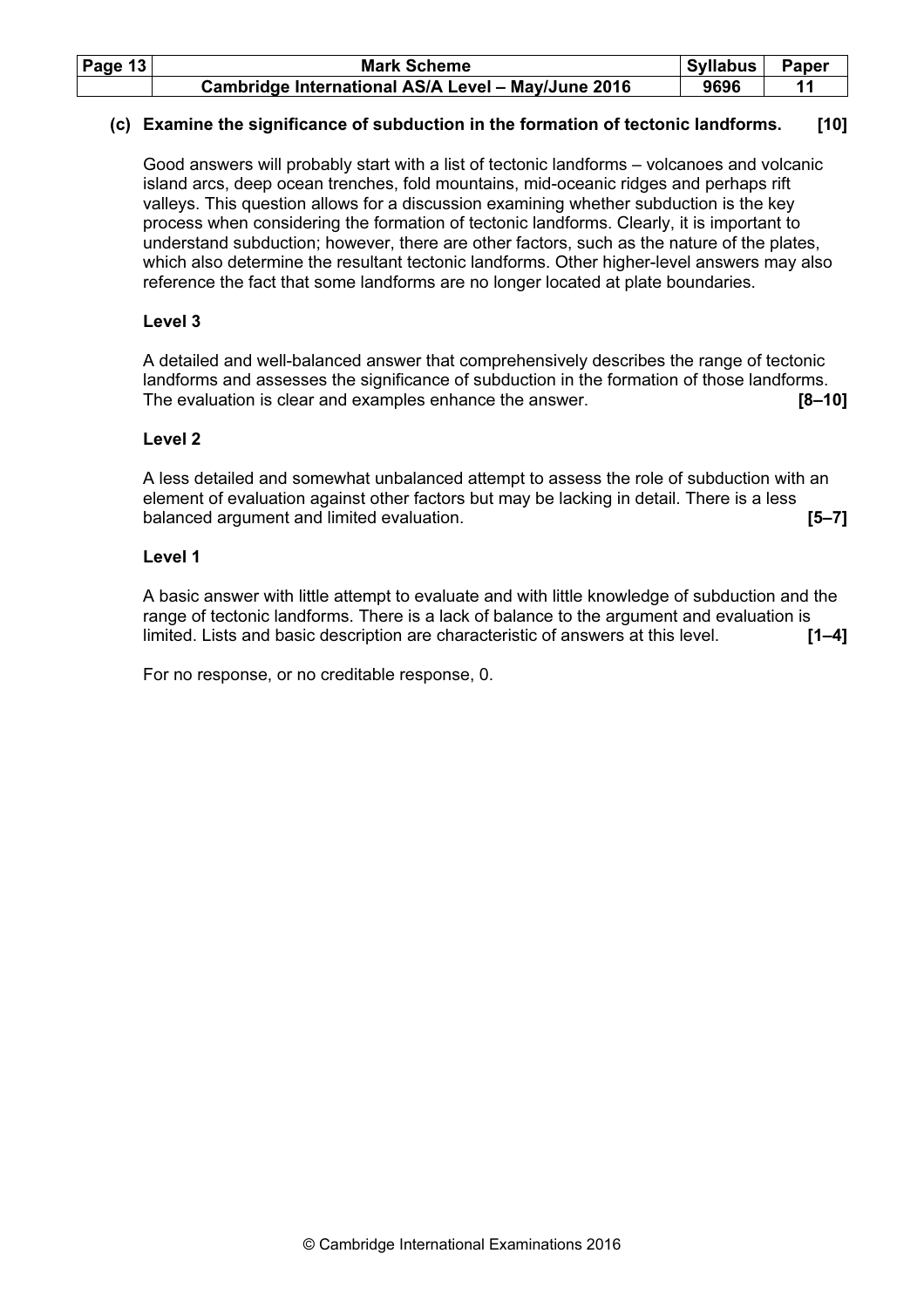| Page $14$ | <b>Mark Scheme</b>                                 | Syllabus | Paper |
|-----------|----------------------------------------------------|----------|-------|
|           | Cambridge International AS/A Level - May/June 2016 | 9696     |       |

## Section C: The Human Core

### Answer one question from this section. All questions carry 25 marks.

### Population

### 10 (a) (i) Define the term dependency ratio. The same state of the state of  $[3]$

A measure showing the number of dependents (aged 0–15 1 mark and over the age of 65 1 mark) to the total working population (aged 16–64) 1 mark. A general statement without the precise age categories could get 2 marks.

### (ii) Suggest two pieces of evidence that might indicate an area has a large young population. [4]

1 mark for each piece of evidence with extra mark for development.

Evidence could include:

- Demographic large numbers of young people, high birth rate
- Economic high percentage of school children, many schools, high expenditure on baby items, electronic games etc.
- Cultural cultural activities and groups supporting the young
- Social a number of groups supporting the young
- Environmental large number of play areas, skate parks etc.

### (b) Explain the development of an ageing population structure. [8]

Most obviously it could be the result of reduced death rates and thus an ageing population but equally it could be due to a fall in the birth rate. Also migration may add older elements to the population such as to a coastal retirement area or remove younger elements such as to find work. Basic ideas could be worth 4/5 marks but the remaining 4/3 should be reserved for those who explain the mechanisms behind these changes e.g. what explains the falling death rate.

Bear in mind the three bands of marks and qualities of response, 1–3, 4–6 and 7–8.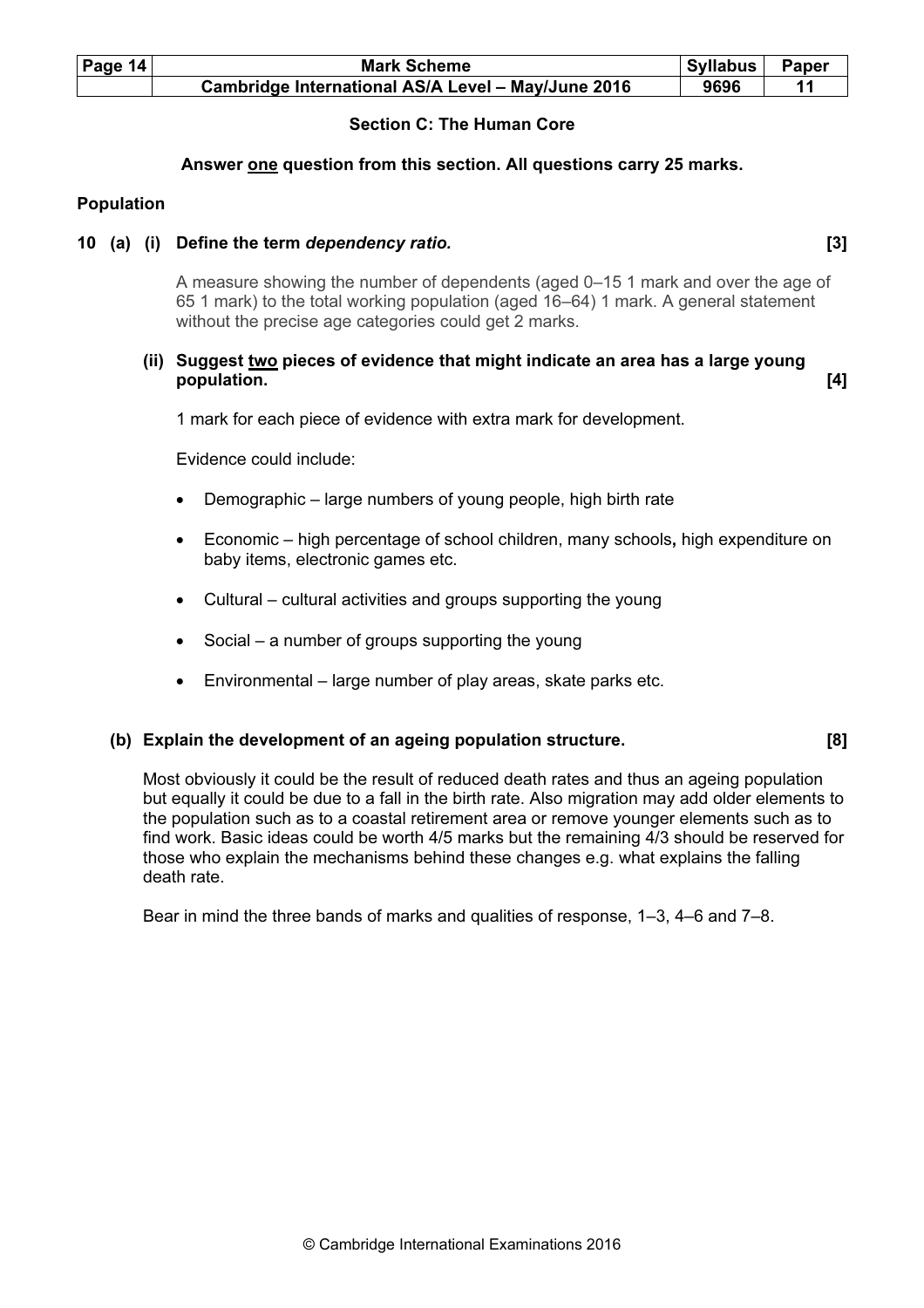| Page $15$ | <b>Mark Scheme</b>                                 | Syllabus | Paper |
|-----------|----------------------------------------------------|----------|-------|
|           | Cambridge International AS/A Level - May/June 2016 | 9696     |       |

## (c) 'Controlling migration is the only way to reduce overpopulation.' To what extent do you agree with this statement? [10]

The key here is the appreciation that overpopulation is the result of an imbalance between population and resources. Answers that seem to equate overpopulation with high numbers or high population density such as overcrowded cities could get some credit. So controlling migration is only one aspect. Clearly decreasing the population is one approach as for example the limitation of births (e.g. free birth control) but equally increasing the resource base (natural, human and economic) is an alternative.

## Candidates will probably:

### Level 3

Provide a response based on detailed knowledge and strong conceptual understanding. Answers will have clear cause and effect links between reduction methods and overpopulation. Provide an effective assessment. Use one or more examples in detail [8–10]

## Level 2

Provide a less detailed and somewhat unbalanced answer in its description and assessment of the elements in the question. However, it will be a reasonable attempt, which may contain good points, but which remains partial. Show a thinly developed cause/effect link between reduction methods and overpopulation. Offer a valid, but limited assessment. Refer briefly to examples. [5–7]

### Level 1

Produce a basic answer with little attempt to evaluate with little knowledge or understanding of overpopulation and the ways of reducing it. Take a descriptive approach making little or no assessment. Offer limited or no examples. **EXAMPLE 1998** 11–41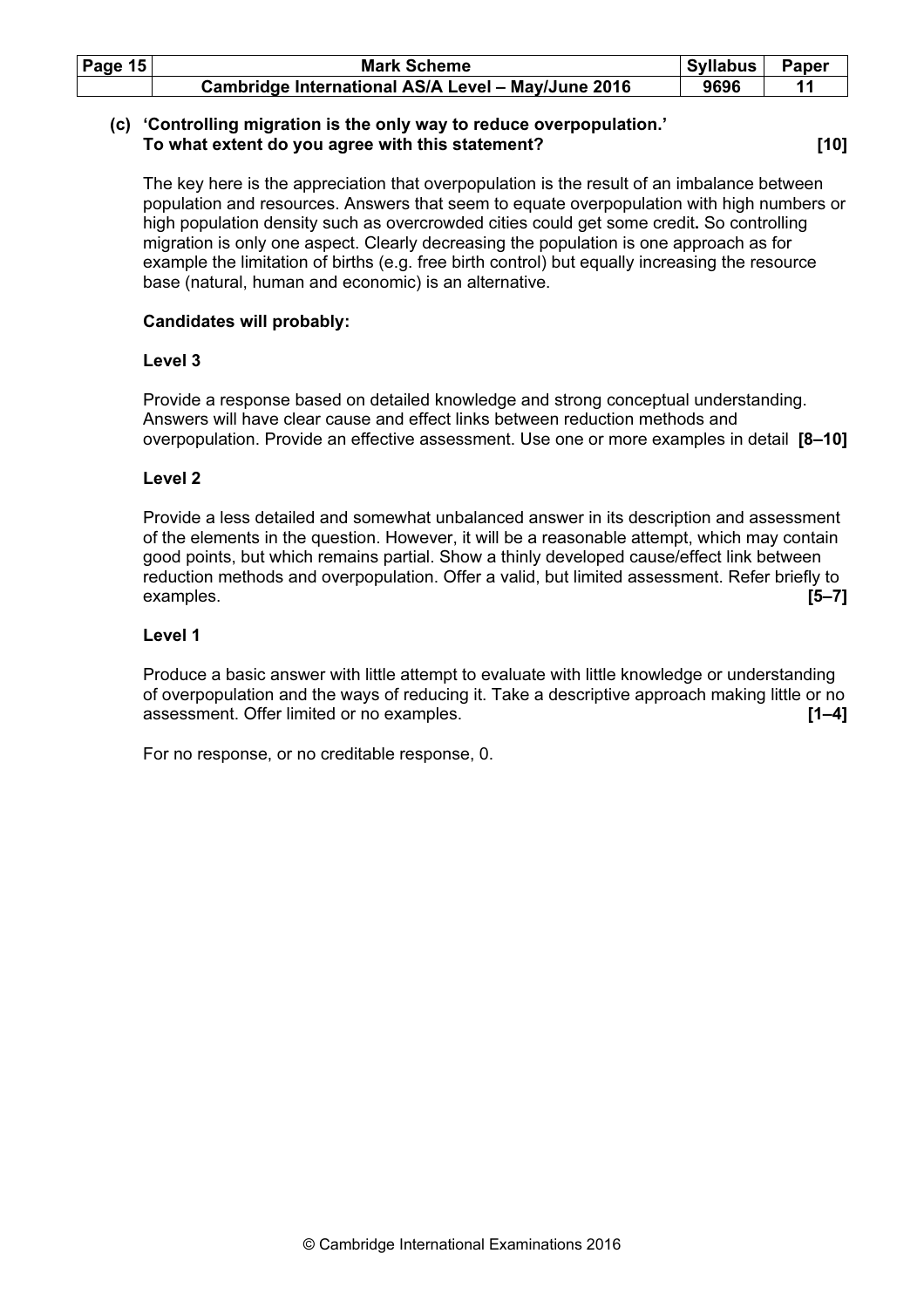| Page $16$ | <b>Mark Scheme</b>                                 | Syllabus | Paper |
|-----------|----------------------------------------------------|----------|-------|
|           | Cambridge International AS/A Level - May/June 2016 | 9696     |       |

### Migration / Settlement dynamics

## 11 (a) (i) Give the meaning of the term forced (involuntary) migration. [2]

There is a lack of choice/control by the individual in migrating – 1 mark. Additional mark for migration being over a duration of one year or a fuller notion such as endangerment to life, freedom or livelihood or by giving a valid example.

The International Organization for Migration defines forced migration as any person who migrates to "escape persecution, conflict, repression, natural and human-made disasters, ecological degradation, or other situations that endanger their lives, freedom or livelihood."

### (ii) Suggest two reasons why forced migration occurs. [5]

A number of sources recognise a variety of reasons such as:

- Conflict induced reasons e.g. war
- Social reasons e.g. religious or racial persecution
- Natural disasters e.g. flood, famine, disease
- Development induced reasons e.g. to flood their village for a dam.
- Political such as resettlement
- Historic e.g. slavery

Mark as 2/3 or 3/2

# (b) Explain how the arrival of large numbers of forced migrants affects the receiving area.[8]

Impacts may be:

- Physical / environmental e.g. water shortages, increased pollution
- Economic e.g. cost of housing and feeding them, impact on employment
- Cultural e.g. new religions and cultures introduced
- Social e.g. social tension increased, intermarriage with locals, need for schools etc.
- Political e.g. unrest, impact on voting patterns.

To some extent this depends on the nature of the migrants e.g. their wealth and the nature of the reception area e.g. LEDC v MEDC – a candidate developing these aspects could well be answering at the top band.

Bear in mind the three bands of marks and qualities of response, 1–3, 4–6 and 7–8.

If totally negative or positive impacts, then max 5.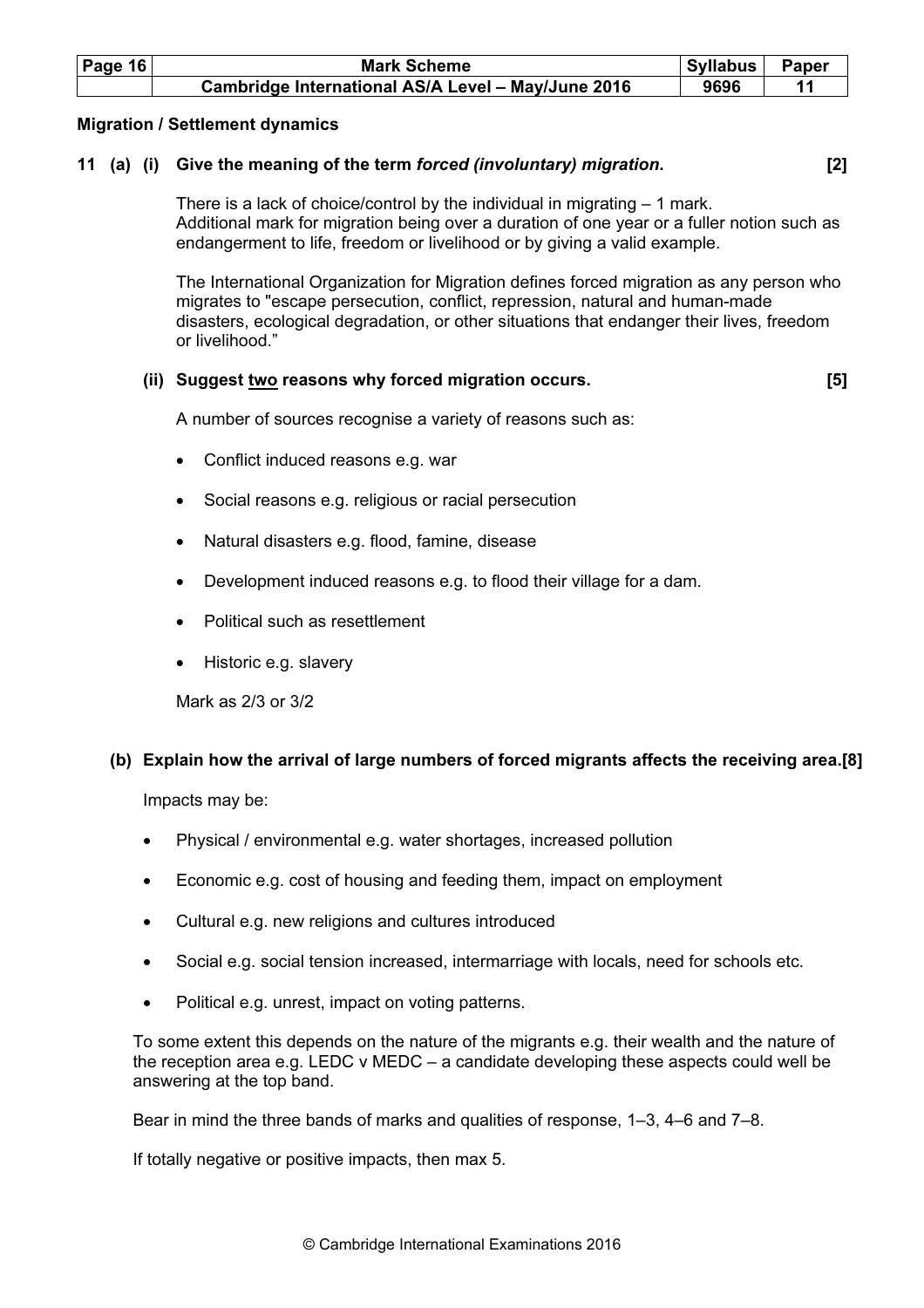| <b>Page 17</b> | <b>Mark Scheme</b>                                 | <b>Syllabus</b> | <b>Paper</b> |
|----------------|----------------------------------------------------|-----------------|--------------|
|                | Cambridge International AS/A Level - May/June 2016 | 9696            |              |

### (c) To what extent is voluntary international migration the result of economic factors? [10]

Many will see economic factors as paramount either as:

• Driving forces as in terms of pushes (from the source area) and pulls (to the reception area)

Or as

• Enabling (or restricting factors) such as the cost of migration, availability of transport.

Candidates should also appreciate that there are other social, cultural, environmental and political factors that influence voluntary migration.

Candidates may appreciate that the balance of these factors may vary (e.g. between push and pull), with the nature of the migrants e.g. their wealth and age. A candidate assessing these aspects could well be answering at the top level.

If misread as internal migration, maximum Level 1.

### Candidates will probably:

### Level 3

Make a response based on detailed knowledge and strong conceptual understanding. Answers will have clear cause and effect link between economic factors and voluntary migration. Provide an effective assessment with clear reference to other non-economic factors. Use one or more examples in detail. **Examples** 10 and 10 and 10 and 10 and 10 and 10 and 10 and 10 and 10 and 10 and 10 and 10 and 10 and 10 and 10 and 10 and 10 and 10 and 10 and 10 and 10 and 10 and 10 and 10 an

### Level 2

Provide a less detailed account which nevertheless makes a reasonable attempt, which may contain good points, but which remains partial. Show a thinly developed cause/effect link between economic factors and voluntary migration. Offer a valid, but limited assessment. Refer briefly to one or more examples. **EXAMPLE 2008 Reference 15–71 15–71** 

### Level 1

Provide a basic answer which offers one or more simple ideas and struggles to deal with the issue. Take a descriptive approach making little or no assessment. Offer limited or no example.  $[1-4]$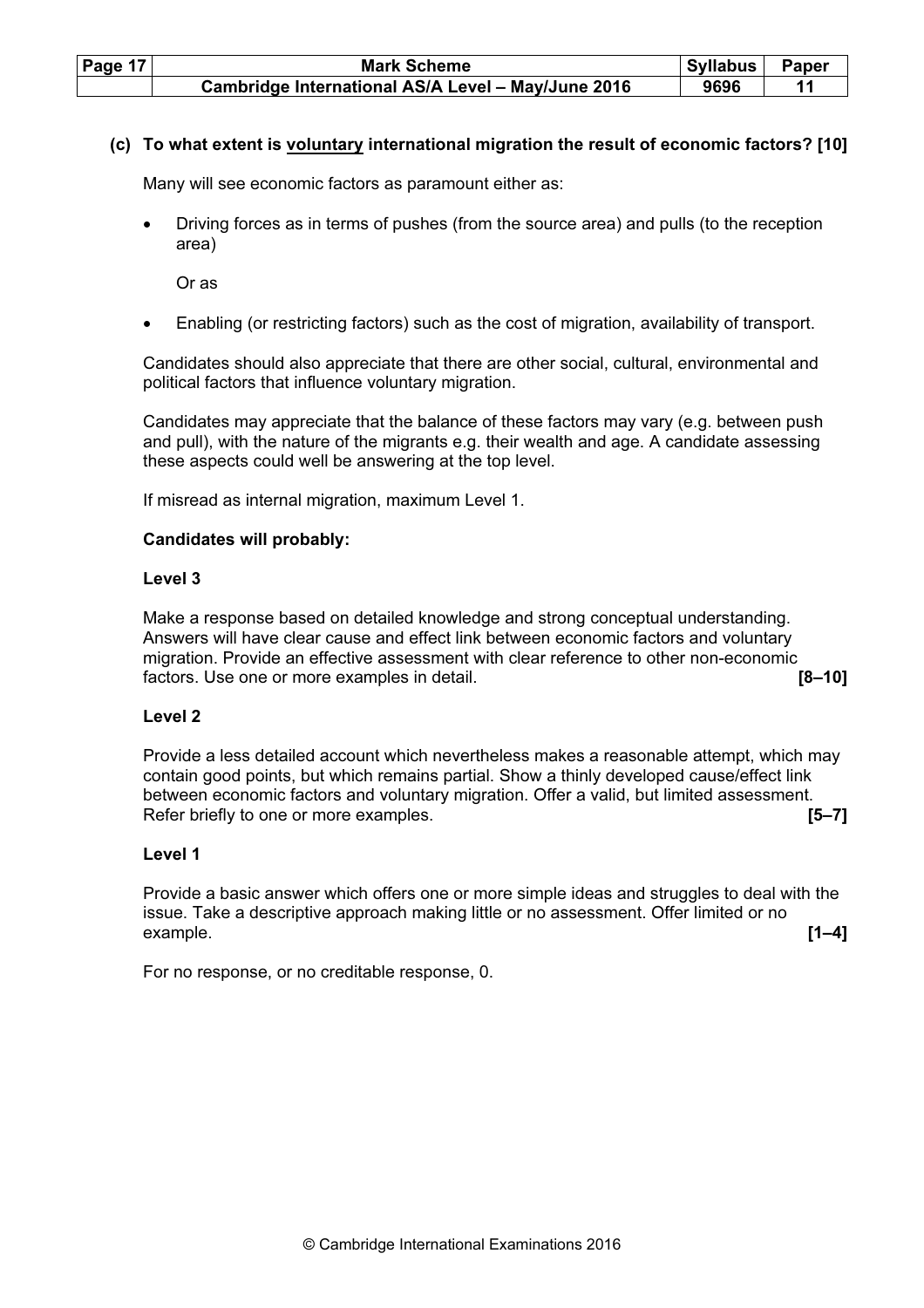| Page 18 | <b>Mark Scheme</b>                                 | ∣ Syllabus I | Paper |  |
|---------|----------------------------------------------------|--------------|-------|--|
|         | Cambridge International AS/A Level - May/June 2016 | 9696         |       |  |

### Settlement dynamics

### 12 (a) (i) Define the term *urban renewal*. [3] [3]

This is the process whereby the derelict or run down areas (1) of a town or city (1) are improved by upgrading existing buildings (1) and infrastructure (1). Any 3 for full marks.

### (ii) Describe two of the characteristics of urban renewal. [4]

Characteristics can include:

- Demolition of (usually older) buildings and structures and creation of new ones
- Relocation of people, change in social groups
- Location e.g. inner city
- Relocation of economic activity and introduction of new more dynamic activities
- Government intervention with grants, compulsory purchase of property etc.

2 x 2 marks.

### (b) Explain why there are large areas of urban renewal in many cities. [8]

This focuses on why cities have large areas that need renewal. So answers may focus on MEDC cities with their long history of urban development resulting now in ageing buildings and infrastructure, changing economic forces such as the change from manufacturing to services and the changing expectations of populations such as the increased demand for newer or more spacious property. Equally renewal of LEDC cities is valid especially the renewal of shanty towns.

Higher band responses may get behind the processes and examine the increased wealth of urban areas (and/or populations) which enable them to afford such schemes and the changing socio-political structures that enable governments to influence private property owners.

Bear in mind the three bands of marks and qualities of response, 1–3, 4–6 and 7–8.